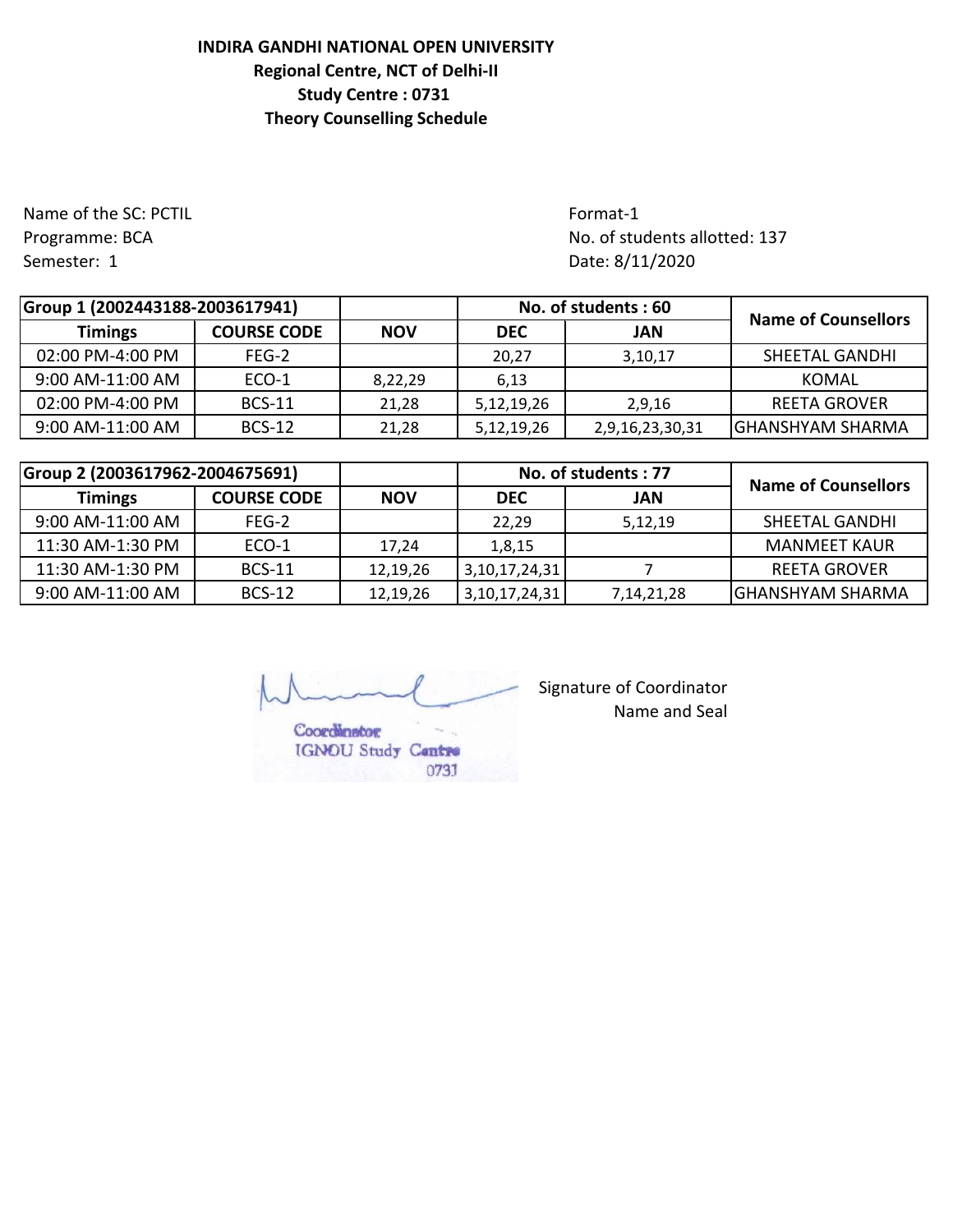## **INDIRA GANDHI NATIONAL OPEN UNIVERSITY Regional Centre, NCT of Delhi-II Study Centre : 0731 Theory Counselling Schedule**

Name of the SC: PCTIL Format-1 Semester: 1 Date: 8/11/2020

Programme: MCA No. of students allotted:48

| <b>Group 1</b>   |                              |            |                          | No. of students :48 | <b>Name of Counsellors</b> |
|------------------|------------------------------|------------|--------------------------|---------------------|----------------------------|
| <b>Timings</b>   | <b>COURSE</b><br><b>CODE</b> | <b>NOV</b> | <b>DEC</b><br><b>JAN</b> |                     |                            |
| 11:30 AM-1:30 PM | <b>MCS-11</b>                | 8,22,29    | 6,13                     |                     | <b>ARVIND DANGI</b>        |
| 11:30 AM-1:30 PM | $MCS-12$                     | 21,28      | 5,12,19,26               | 2,9                 | REETIKA SHARMA             |
| 11:30 AM-1:30 PM | $MCS-13$                     |            |                          | 16,23,30            | <b>GHANSHYAM SHARMA</b>    |
| 02:00 PM-4:00 PM | $MCS-14$                     |            | 20,27                    | 3,10,17             | <b>SUMITA THUKRAL</b>      |
| 02:00 PM-4:00 PM | $MCS-15$                     |            |                          | 2,9                 | <b>ATIMA DUA</b>           |

nature of Coordinator Name and Seal Coordinator IGNOU Study Centre 0731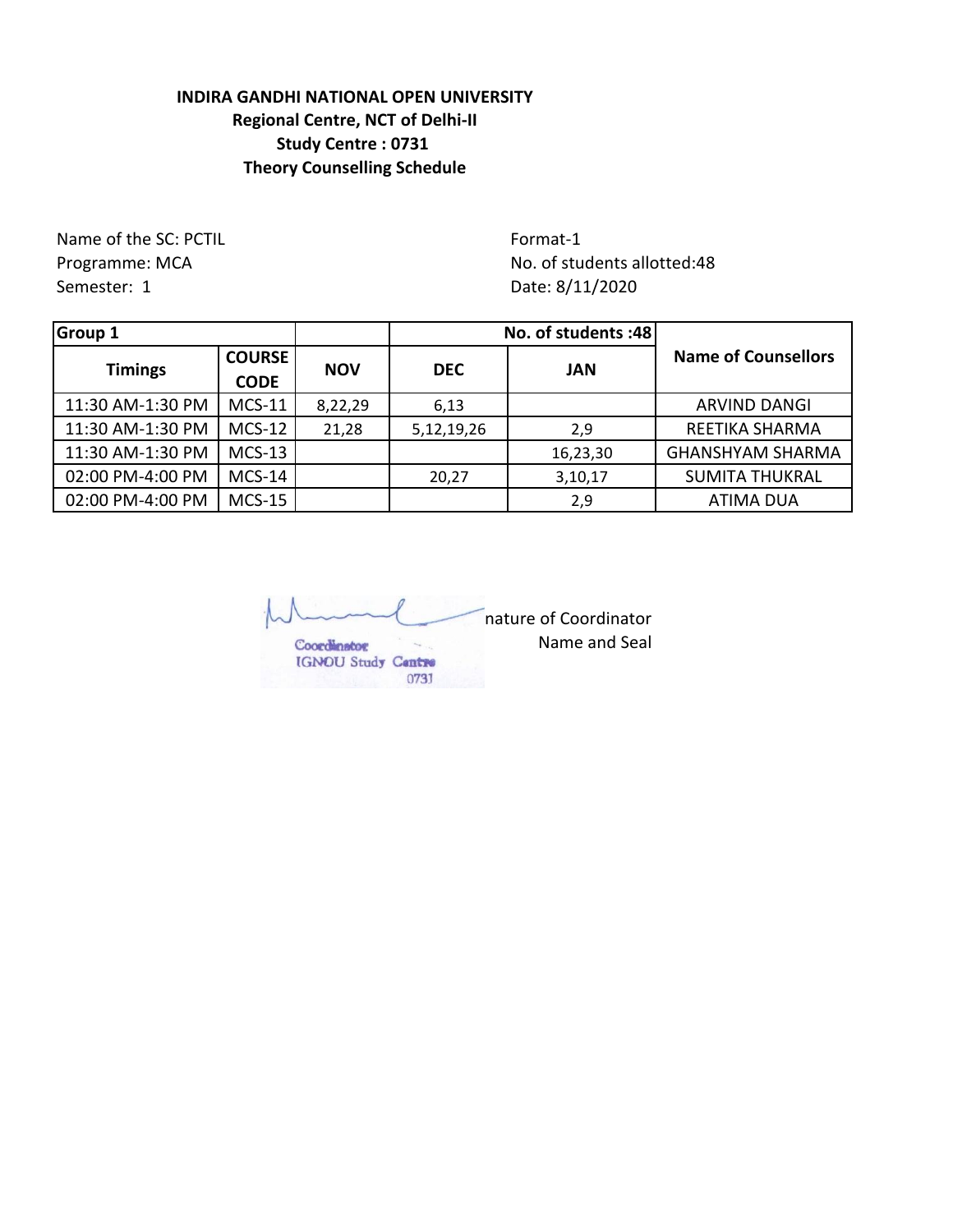## **INDIRA GANDHI NATIONAL OPEN UNIVERSITY Regional Centre, NCT of Delhi-II Study Centre : 0731 Theory Counselling Schedule**

Name of the SC: PCTIL Format-1 Semester: 1 Date:8/11/2020

Programme:PGDIS No. of students alloted : 28

| <b>Group 1</b>    |                              |            | No. of students: 28 |             |                            |  |
|-------------------|------------------------------|------------|---------------------|-------------|----------------------------|--|
| <b>Timings</b>    | <b>COURSE</b><br><b>CODE</b> | <b>NOV</b> | <b>DEC</b>          | <b>JAN</b>  | <b>Name of Counsellors</b> |  |
| 2:00 PM-4:00 PM   | MSEI21                       | 8,22,29    | 6                   |             | <b>REETA GROVER</b>        |  |
| 2:00 PM-4:00 PM   | MSEI22                       |            | 13,20,28            |             | <b>REETA GROVER</b>        |  |
| 2:00 PM-4:00 PM   | MSEI23                       |            |                     | 10,17,24,31 | <b>REETA GROVER</b>        |  |
| 9:00 AM- 11:00 AM | MSE <sub>24</sub>            |            | 13,20,28            |             | <b>REETA GROVER</b>        |  |

Coordinator IGNOU Study Centre 0731

Signature of Coordinator Name and Seal